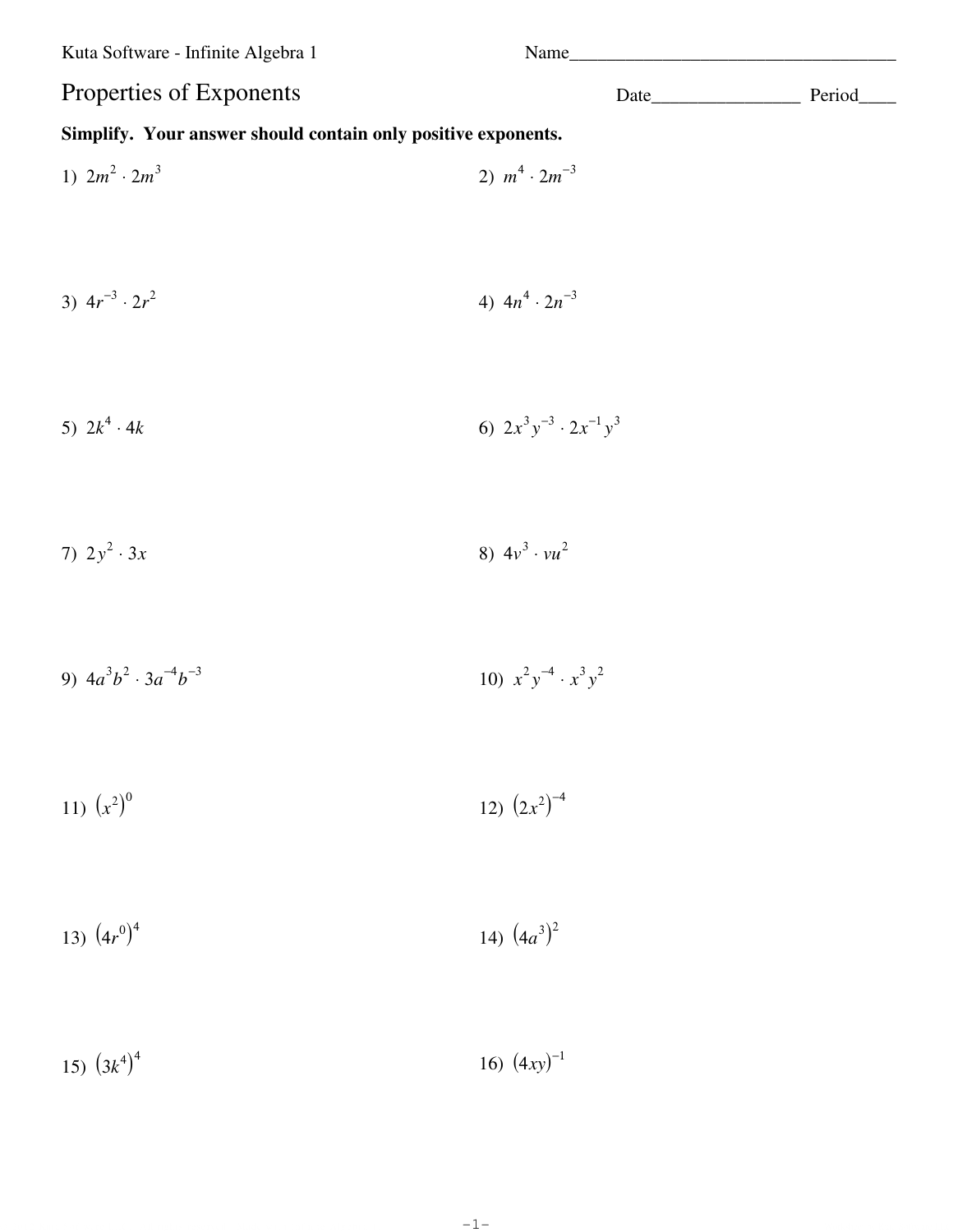$$
17)\ \left(2b^4\right)^{-1}
$$

$$
19)\ \left(2x^4y^{-3}\right)^{-1} \tag{3m}^2
$$

$$
21) \frac{r^2}{2r^3} \qquad \qquad 22) \frac{x^{-1}}{4x^4}
$$

$$
23) \frac{3n^4}{3n^3} \qquad \qquad 24) \frac{m^4}{2m^4}
$$

$$
25) \frac{3m^{-4}}{m^3} \qquad \qquad 26) \frac{2x^4y^{-4}z^{-3}}{3x^2y^{-3}z^4}
$$

27) 
$$
\frac{4x^0y^{-2}z^3}{4x}
$$
 28) 
$$
\frac{2h^3j^{-3}k^4}{3jk}
$$

$$
29) \frac{4m^4n^3p^3}{3m^2n^2p^4}
$$
 
$$
30) \frac{3x^3y^{-1}z^{-1}}{x^{-4}y^0z^0}
$$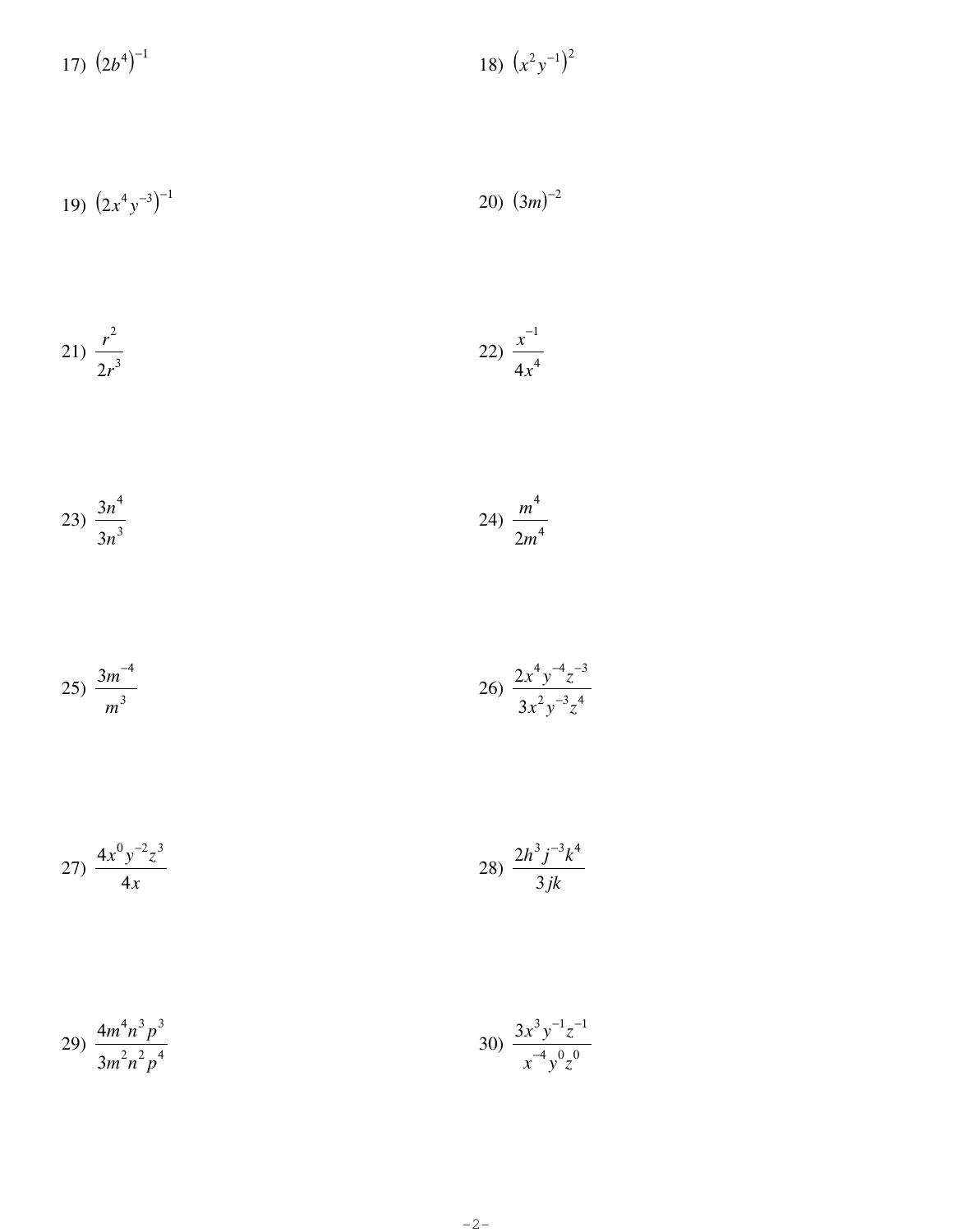Kuta Software - Infinite Algebra 1

Properties of Exponents

## Simplify. Your answer should contain only positive exponents.

1) 
$$
2m^2 \cdot 2m^3
$$
  
\n2)  $m^4 \cdot 2m^{-3}$   
\n3)  $4r^{-3} \cdot 2r^2$   
\n4)  $4n^4 \cdot 2n^{-3}$   
\n5)  $2k^4 \cdot 4k$   
\n8 $k^5$   
\n6)  $2x^3y^{-3} \cdot 2x^{-1}y^3$   
\n7)  $2y^2 \cdot 3x$   
\n6 $y^2x$   
\n9)  $4a^3b^2 \cdot 3a^{-4}b^{-3}$   
\n10)  $x^2y^{-4} \cdot x^3y^2$   
\n11)  $(x^2)^0$   
\n12)  $(2x^2)^{-4}$   
\n13)  $(4r^0)^4$   
\n256  
\n16)  $(4x^0)^4$   
\n17)  $(4a^3)^2$   
\n18)  $(4x^0)^4$   
\n19)  $(4a^3)^2$   
\n10)  $(x^2)^0$   
\n11)  $(x^2)^0$   
\n12)  $(2x^2)^{-4}$   
\n13)  $(4r^0)^4$   
\n14)  $(4a^3)^2$   
\n15)  $(4x^0)^4$   
\n16)  $(4x^1)^{-1}$ 

15) 
$$
(3k^4)^4
$$
  
81k<sup>16</sup>  
 $\frac{1}{4xy}$ 

 $-1-$